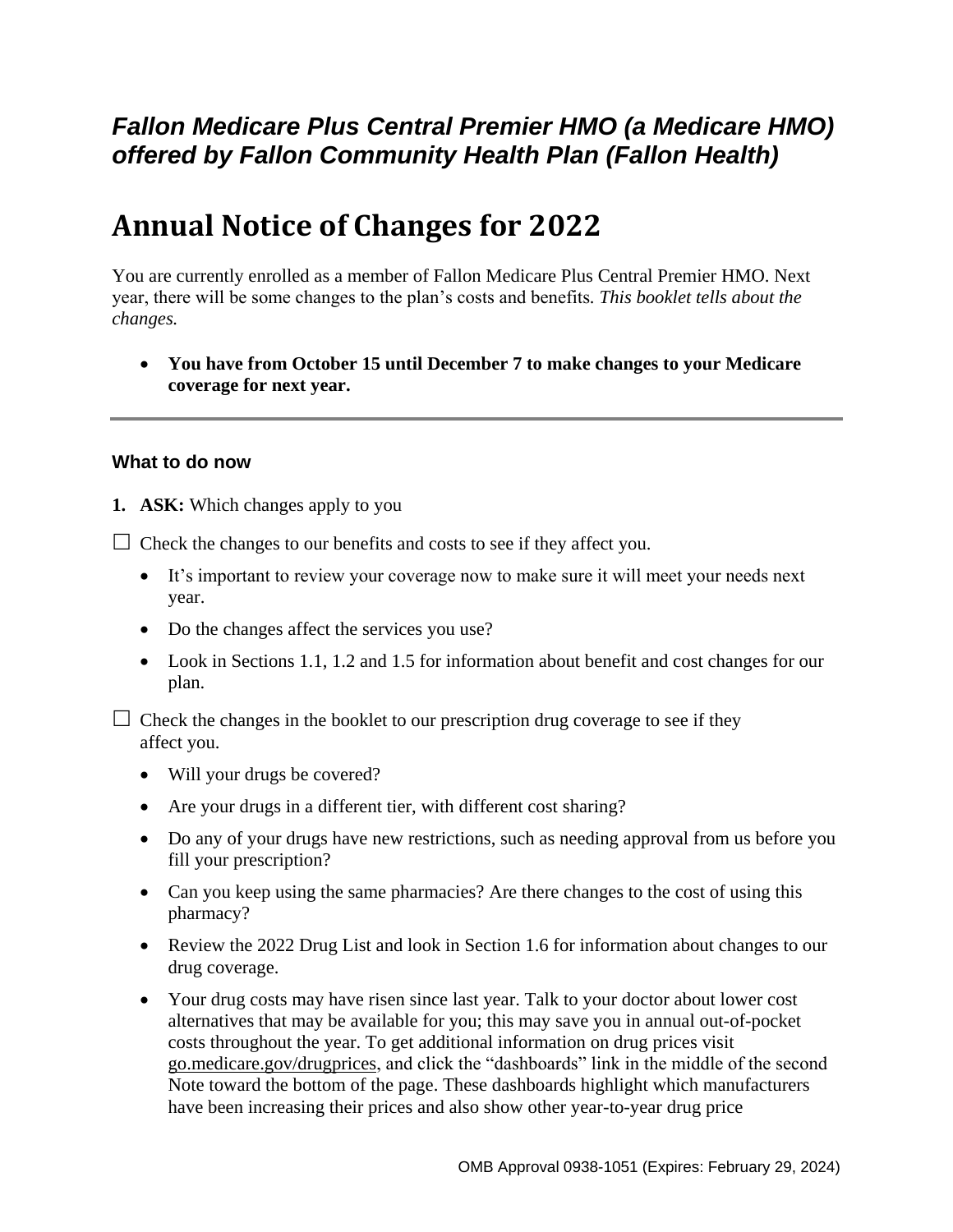information. Keep in mind that your plan benefits will determine exactly how much your own drug costs may change.

 $\Box$  Check to see if your doctors and other providers will be in our network next year.

- Are your doctors, including specialists you see regularly, in our network?
- What about the hospitals or other providers you use?
- Look in Section 1.3 for information about our *Provider Directory*.

 $\Box$  Think about your overall health care costs.

- How much will you spend out-of-pocket for the services and prescription drugs you use regularly?
- How much will you spend on your premium and deductibles?
- How do your total plan costs compare to other Medicare coverage options?
- $\Box$  Think about whether you are happy with our plan.
- **2. COMPARE:** Learn about other plan choices

 $\Box$  Check coverage and costs of plans in your area.

- Use the personalized search feature on the Medicare Plan Finder at [www.medicare.gov/plan-compare](http://www.medicare.gov/plan-compare) website.
- Review the list in the back of your *Medicare & You 2022* handbook.
- Look in Section 3.1 to learn more about your choices.

#### **3. CHOOSE:** Decide whether you want to change your plan

- If you don't join another plan by December 7, 2021, you will be enrolled in Fallon Medicare Plus Central Premier HMO.
- To change to a **different plan** that may better meet your needs, you can switch plans between October 15 and December 7.
- **4. ENROLL:** To change plans, join a plan between **October 15** and **December 7, 2021**
	- If you don't join another plan by **December 7, 2021**, you will be enrolled in Fallon Medicare Plus Central Premier HMO.

 $\Box$  Once you narrow your choice to a preferred plan, confirm your costs and coverage on the plan's website.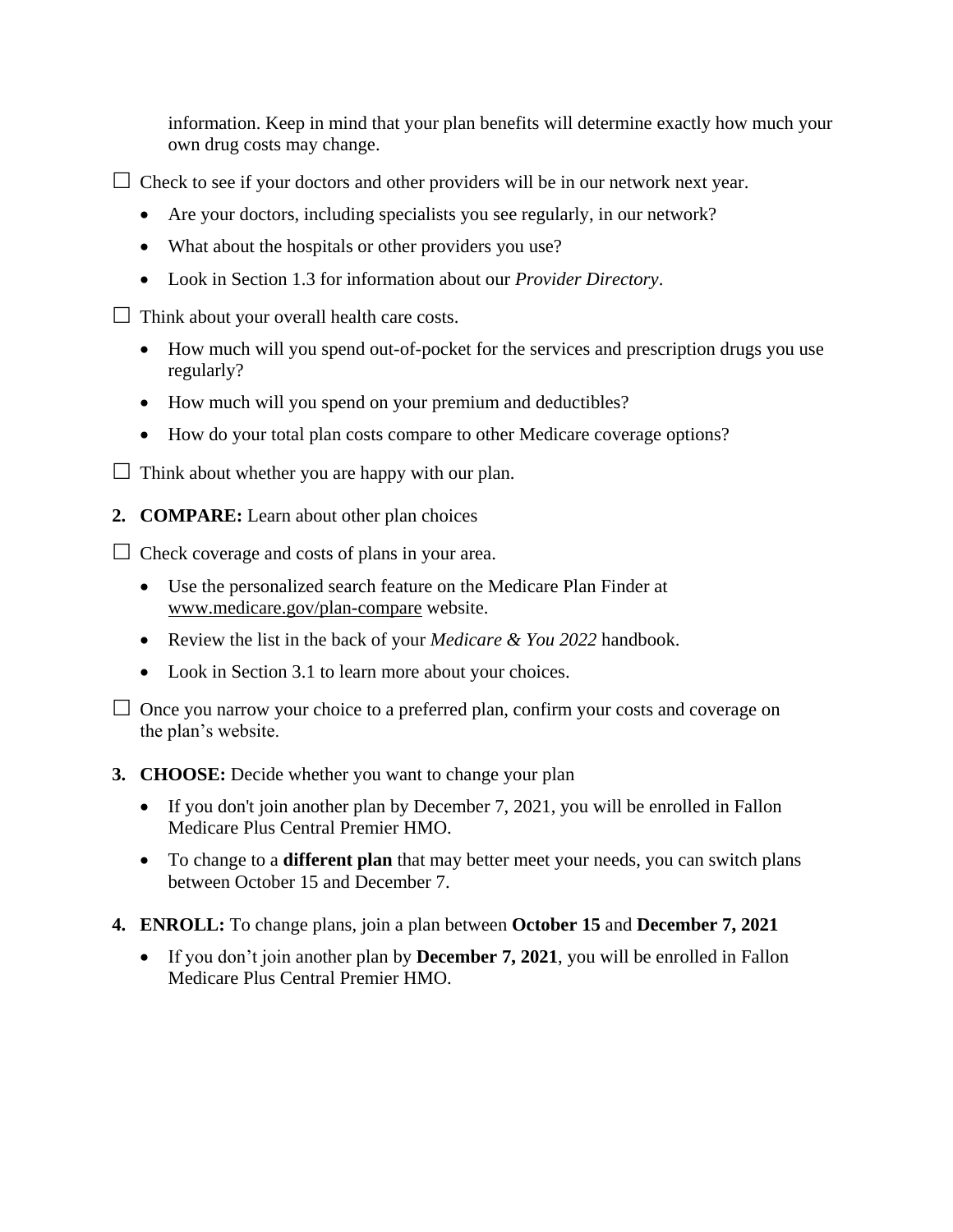If you join another plan by **December 7, 2021**, your new coverage will start on **January 1, 2022.** You will be automatically disenrolled from your current plan.

#### **Additional Resources**

- Please contact our Customer Service number at 1-800-325-5669 for additional information. (TTY users should call TRS  $711$ .) Hours are  $8$  a.m. $-8$  p.m., Monday-Friday. (Oct. 1-March 31, seven days a week.)
- This information is available in alternate formats, such as braille, large print or audio.
- **Coverage under this Plan qualifies as Qualifying Health Coverage (QHC)** and satisfies the Patient Protection and Affordable Care Act's (ACA) individual shared responsibility requirement. Please visit the Internal Revenue Service (IRS) website at [www.irs.gov/Affordable-Care-Act/Individuals-and-Families](http://www.irs.gov/Affordable-Care-Act/Individuals-and-Families) for more information.

#### **About Fallon Medicare Plus Central Premier HMO**

- Fallon Health is an HMO plan with a Medicare contract. Enrollment in Fallon Health depends on contract renewal.
- When this booklet says "we," "us," or "our," it means Fallon Community Health Plan (Fallon Health). When it says "plan" or "our plan," it means Fallon Medicare Plus Central Premier HMO.

H9001\_220468\_E 21-670-113 Rev. 00 09/21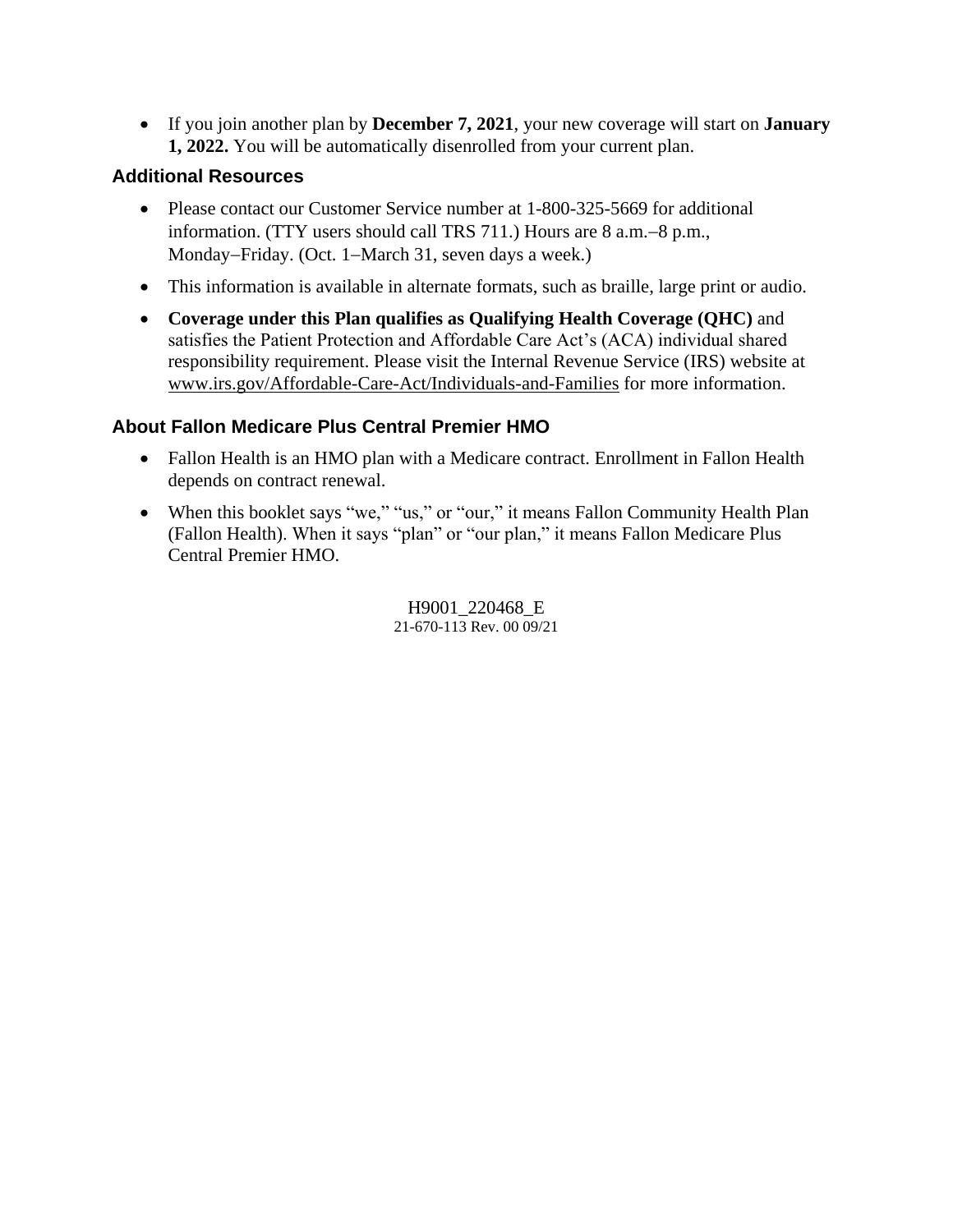### **Summary of Important Costs for 2022**

The table below compares the 2021 costs and 2022 costs for Fallon Medicare Plus Central Premier HMO in several important areas. **Please note this is only a summary of changes**. A copy of the *Evidence of Coverage* is located on our website at [fallonhealth.org/medicare.](file://///emcprd01/group/Medicare%20Programs/ANOCs/2022/FMP/fallonhealth.org/medicare) You may also call Customer Service to ask us to mail you an *Evidence of Coverage*.

| Cost                                                                                                                                                                                                                                                                                                                                                          | $2021$ (this year)                                                                                                                                 | $2022$ (next year)                                                                                                                                 |
|---------------------------------------------------------------------------------------------------------------------------------------------------------------------------------------------------------------------------------------------------------------------------------------------------------------------------------------------------------------|----------------------------------------------------------------------------------------------------------------------------------------------------|----------------------------------------------------------------------------------------------------------------------------------------------------|
| Monthly plan premium*<br>* Your premium may be higher or<br>lower than this amount. See<br>Section 1.1 for details.                                                                                                                                                                                                                                           | Please contact your group plan administrator for<br>information about your monthly plan premium.                                                   |                                                                                                                                                    |
| <b>Maximum out-of-pocket amount</b><br>This is the most you will pay<br>out-of-pocket for your covered<br>services.<br>(See Section 1.2 for details.)                                                                                                                                                                                                         | \$3,400                                                                                                                                            | \$3,400                                                                                                                                            |
| <b>Doctor office visits</b>                                                                                                                                                                                                                                                                                                                                   | Primary care visits: \$15<br>per in office visit or \$0<br>per telehealth visit<br>Specialist visits: \$25 per<br>in office or telehealth<br>visit | Primary care visits: \$15<br>per in office visit or \$0<br>per telehealth visit<br>Specialist visits: \$25 per<br>in office or telehealth<br>visit |
| <b>Inpatient hospital stays</b><br>Includes inpatient acute, inpatient<br>rehabilitation, long-term care<br>hospitals and other types of<br>inpatient hospital services.<br>Inpatient hospital care starts the<br>day you are formally admitted to<br>the hospital with a doctor's order.<br>The day before you are discharged<br>is your last inpatient day. | You pay a \$250<br>copayment for each<br>inpatient hospital<br>admission.                                                                          | You pay a \$250<br>copayment for each<br>inpatient hospital<br>admission.                                                                          |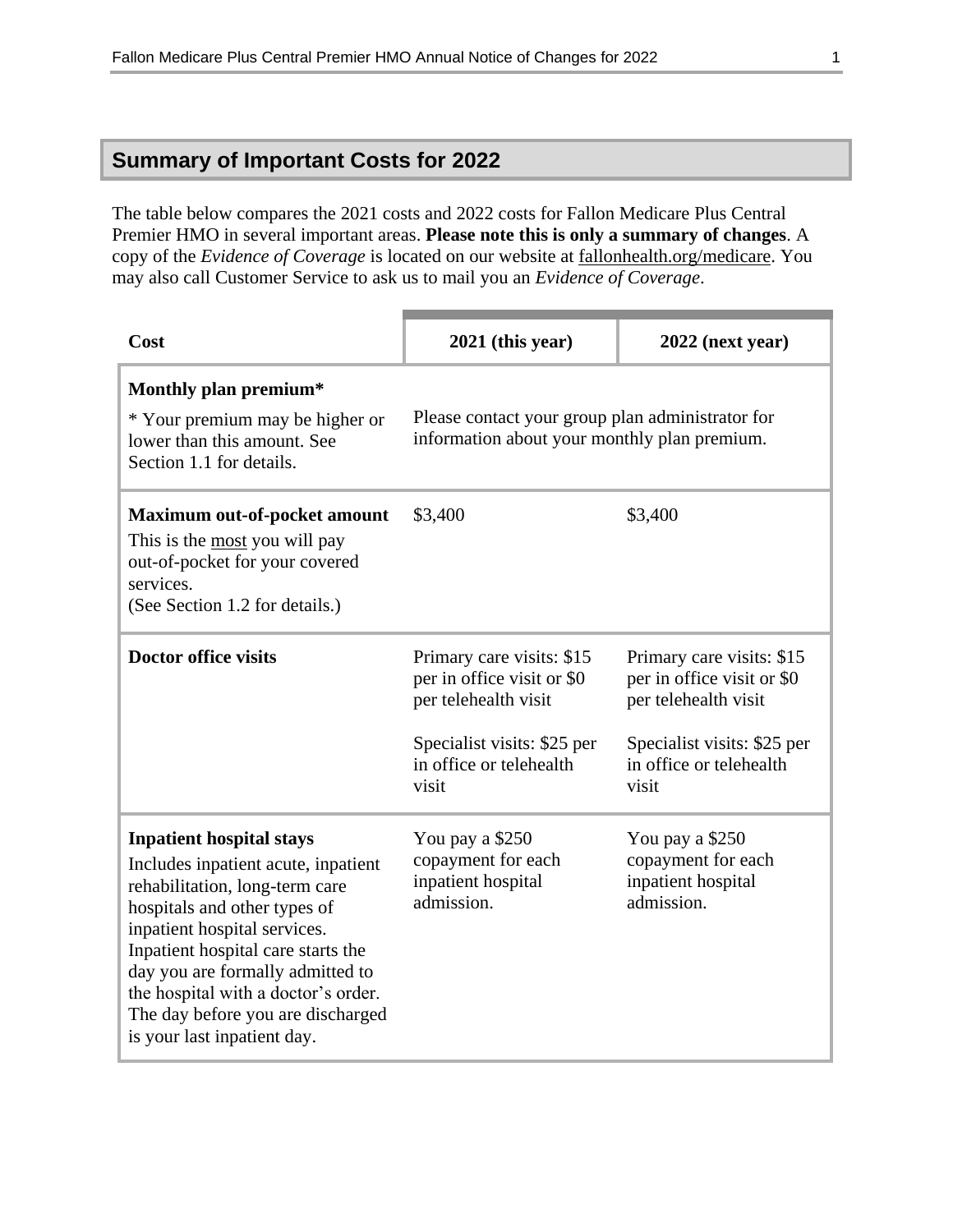| Part D prescription drug                   | Deductible: \$0                                                                                                                                          | Deductible: \$0                                                                                                                               |
|--------------------------------------------|----------------------------------------------------------------------------------------------------------------------------------------------------------|-----------------------------------------------------------------------------------------------------------------------------------------------|
| coverage<br>(See Section 1.6 for details.) | Copayment/Coinsurance<br>during the Initial<br>Coverage Stage:                                                                                           | Copayment/Coinsurance<br>during the Initial<br>Coverage Stage:                                                                                |
|                                            | Drug Tier 1:<br>\$10 copay for a 30-<br>day supply<br>\$20 copay for a 60-<br>$\bullet$<br>day supply<br>\$30 copay for a 90-<br>$\bullet$<br>day supply | Drug Tier 1:<br>\$10 copay for a 30-<br>day supply<br>\$20 copay for a 60-<br>day supply<br>\$30 copay for a 90-<br>$\bullet$<br>day supply   |
|                                            | Drug Tier 2<br>\$10 copay for a 30-<br>$\bullet$<br>day supply<br>\$20 copay for a 60-<br>٠<br>day supply<br>\$30 copay for a 90-<br>day supply          | Drug Tier 2<br>\$10 copay for a 30-<br>$\bullet$<br>day supply<br>\$20 copay for a 60-<br>day supply<br>\$30 copay for a 90-<br>day supply    |
|                                            | Drug Tier 3<br>\$30 copay for a 30-<br>day supply<br>\$60 copay for a 60-<br>day supply<br>\$90 copay for a 90-<br>day supply                            | Drug Tier 3<br>\$30 copay for a 30-<br>day supply<br>\$60 copay for a 60-<br>day supply<br>\$90 copay for a 90-<br>day supply                 |
|                                            | Drug Tier 4<br>\$65 copay for a 30-<br>day supply<br>$$130$ copay for a 60-<br>day supply<br>\$195 copay for a 90-<br>day supply                         | Drug Tier 4<br>\$65 copay for a 30-<br>day supply<br>$$130$ copay for a 60-<br>$\bullet$<br>day supply<br>\$195 copay for a 90-<br>day supply |
|                                            | Drug Tier 5<br>\$65 copay for a 30-<br>day supply<br>$$130$ copay for a 60-<br>day supply<br>\$195 copay for a 90-<br>day supply                         | Drug Tier 5<br>\$65 copay for a 30-<br>day supply<br>Drug Tier 6<br>\$0 copay for a 30-day<br>supply                                          |
|                                            | Drug Tier 6<br>\$0 copay for a 30-day<br>supply                                                                                                          |                                                                                                                                               |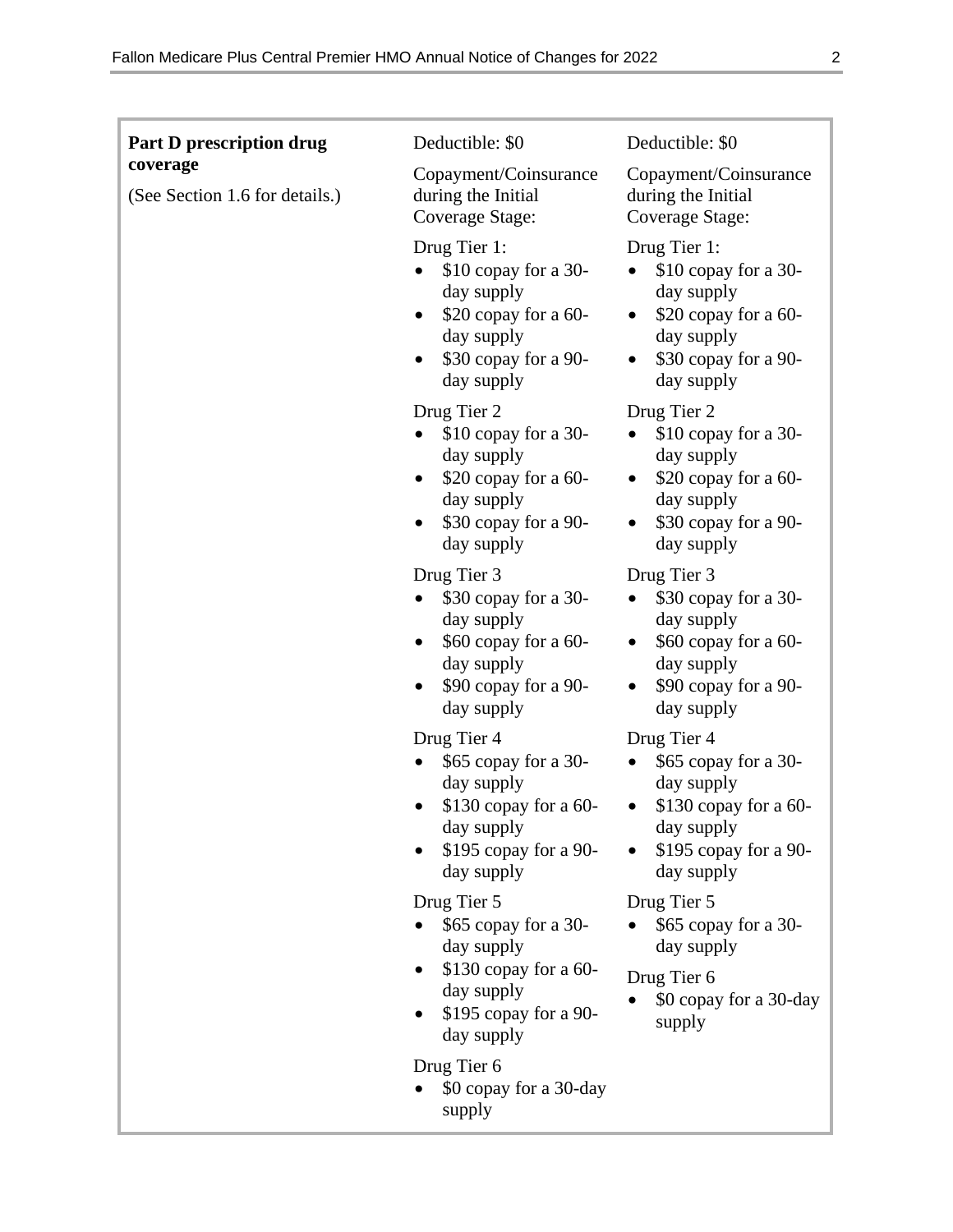### *Annual Notice of Changes* **for 2022 Table of Contents**

| <b>SECTION 1</b> |                                                                                         |  |
|------------------|-----------------------------------------------------------------------------------------|--|
|                  |                                                                                         |  |
|                  |                                                                                         |  |
|                  |                                                                                         |  |
|                  |                                                                                         |  |
|                  |                                                                                         |  |
|                  |                                                                                         |  |
| <b>SECTION 2</b> |                                                                                         |  |
| <b>SECTION 3</b> |                                                                                         |  |
|                  | Section 3.1 – If you want to stay in Fallon Medicare Plus Central Premier HMO or if you |  |
| <b>SECTION 4</b> |                                                                                         |  |
| <b>SECTION 5</b> | Programs That Offer Free Counseling about Medicare  14                                  |  |
| <b>SECTION 6</b> | Programs That Help Pay for Prescription Drugs  14                                       |  |
| <b>SECTION 7</b> |                                                                                         |  |
|                  | Section 7.1 - Getting Help from Fallon Medicare Plus Central Premier HMO 15             |  |
|                  |                                                                                         |  |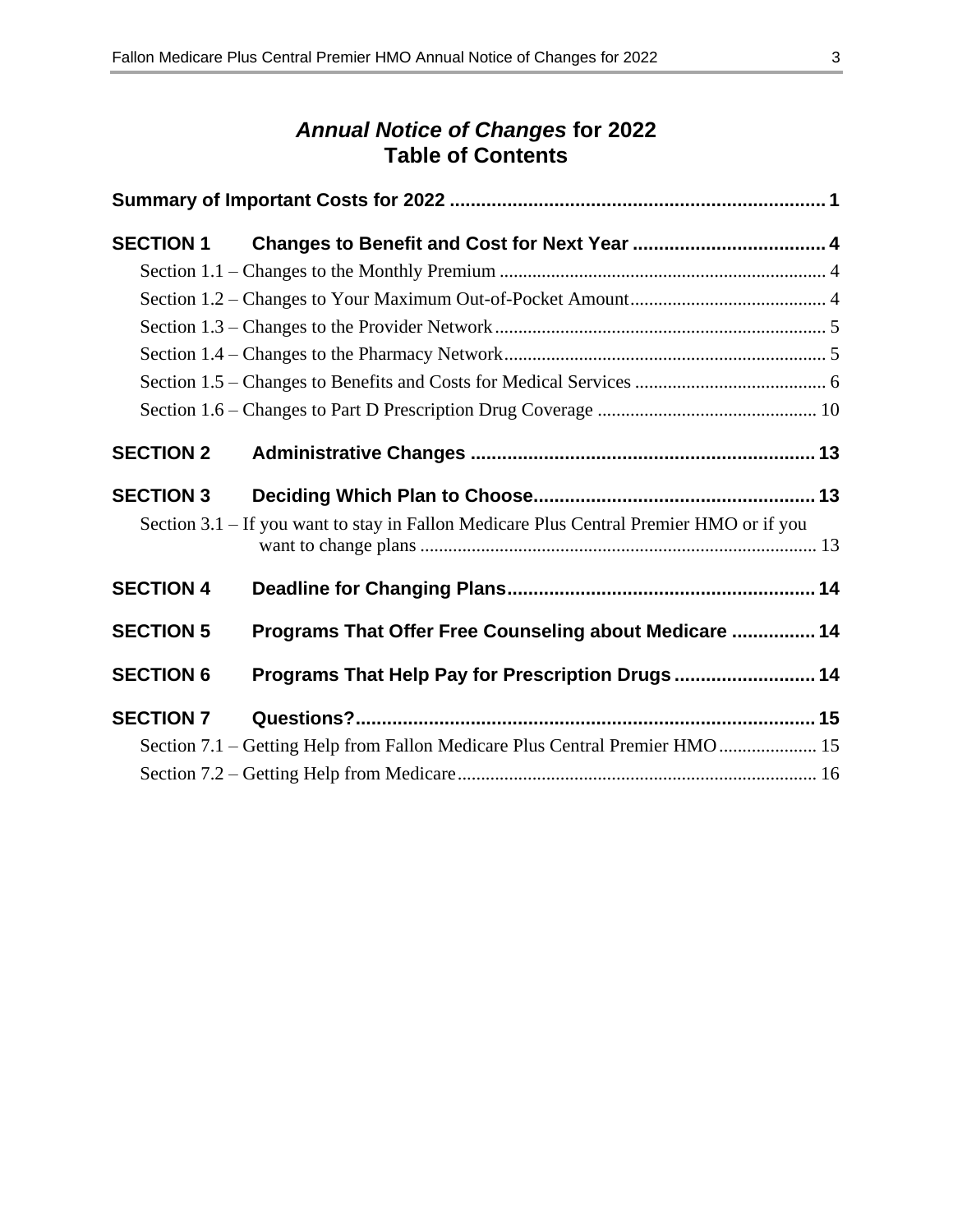### **SECTION 1 Changes to Benefit and Cost for Next Year**

### **Section 1.1 – Changes to the Monthly Premium**

| Cost                                                                                       | $2021$ (this year)                                                                                  | $2022$ (next year) |
|--------------------------------------------------------------------------------------------|-----------------------------------------------------------------------------------------------------|--------------------|
| <b>Monthly premium</b><br>(You must also continue to pay your<br>Medicare Part B premium.) | Please contact your group plan administrator<br>for information about your monthly plan<br>premium. |                    |

- Your monthly plan premium will be *more* if you are required to pay a lifetime Part D late enrollment penalty for going without other drug coverage that is at least as good as Medicare drug coverage (also referred to as "creditable coverage") for 63 days or more.
- If you have a higher income, you may have to pay an additional amount each month directly to the government for your Medicare prescription drug coverage.
- Your monthly premium will be *less* if you are receiving "Extra Help" with your prescription drug costs. Please see Section 6 regarding "Extra Help" from Medicare.

#### **Section 1.2 – Changes to Your Maximum Out-of-Pocket Amount**

To protect you, Medicare requires all health plans to limit how much you pay "out-of-pocket" during the year. This limit is called the "maximum out-of-pocket amount." Once you reach this amount, you generally pay nothing for covered services for the rest of the year.

| Cost                                                                                                                                                                                                     | $2021$ (this year) | $2022$ (next year)                                                                                                                                              |
|----------------------------------------------------------------------------------------------------------------------------------------------------------------------------------------------------------|--------------------|-----------------------------------------------------------------------------------------------------------------------------------------------------------------|
| Maximum out-of-pocket amount<br>Your costs for covered medical                                                                                                                                           | \$3,400            | There is no change for the<br>upcoming benefit year.                                                                                                            |
| services (such as copays) count<br>toward your maximum out-of-<br>pocket amount. Your plan premium<br>and your costs for prescription<br>drugs do not count toward your<br>maximum out-of-pocket amount. |                    | Once you have paid \$3,400<br>out-of-pocket for covered<br>services, you will pay<br>nothing for your covered<br>services for the rest of the<br>calendar year. |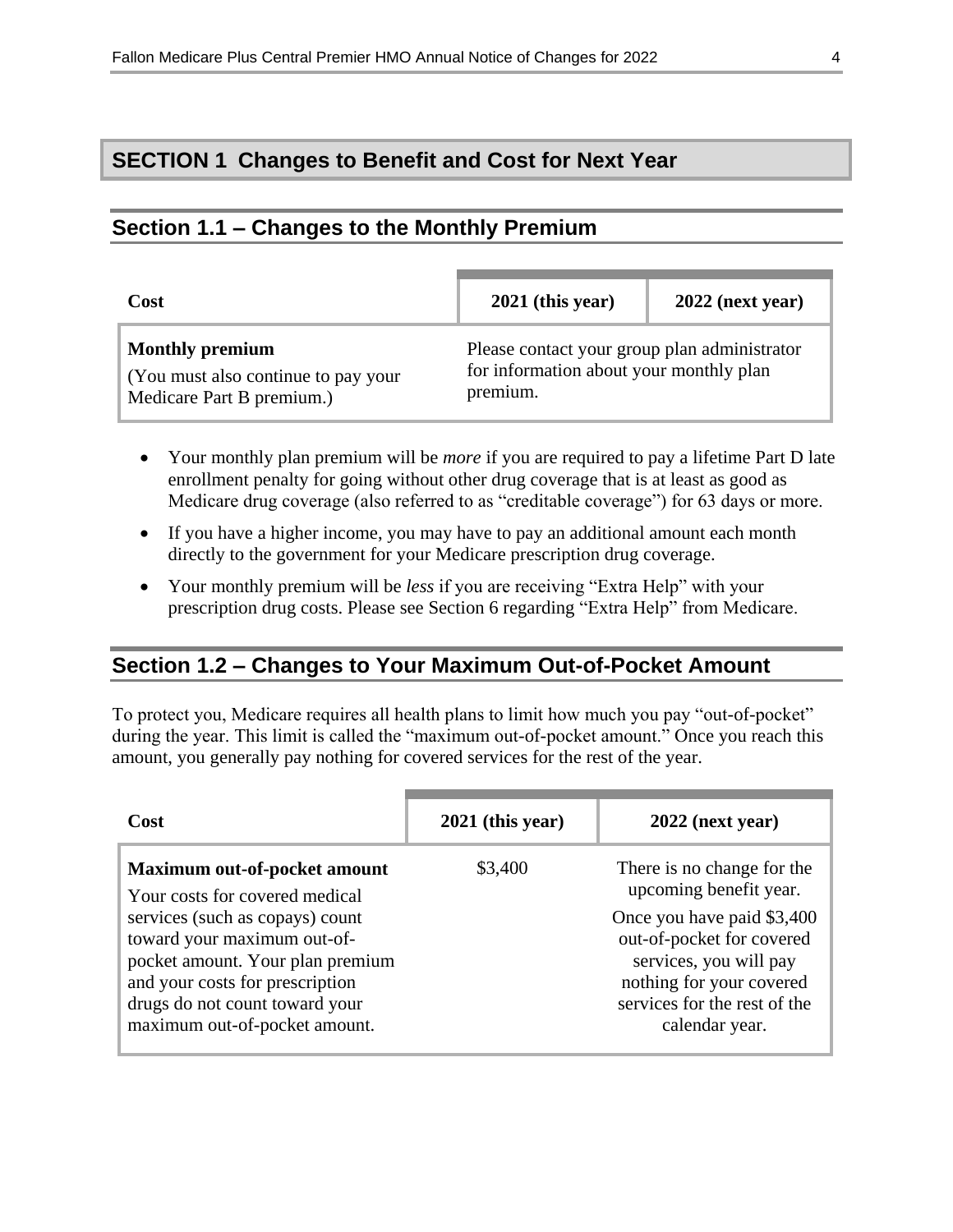### **Section 1.3 – Changes to the Provider Network**

There are changes to our network of providers for next year. An updated *Provider Directory* is located on our website at fallonhealth.org/medicare. You may also call Customer Service for updated provider information or to ask us to mail you a *Provider Directory*. **Please review the 2022** *Provider Directory* **to see if your providers (primary care provider, specialists, hospitals, etc.) are in our network**.

It is important that you know that we may make changes to the hospitals, doctors and specialists (providers) that are part of your plan during the year. There are a number of reasons why your provider might leave your plan, but if your doctor or specialist does leave your plan, you have certain rights and protections summarized below:

- Even though our network of providers may change during the year, we must furnish you with uninterrupted access to qualified doctors and specialists.
- We will make a good faith effort to provide you with at least 30 days' notice that your provider is leaving our plan so that you have time to select a new provider.
- We will assist you in selecting a new qualified provider to continue managing your health care needs.
- If you are undergoing medical treatment you have the right to request, and we will work with you to ensure, that the medically necessary treatment you are receiving is not interrupted.
- If you believe we have not furnished you with a qualified provider to replace your previous provider or that your care is not being appropriately managed, you have the right to file an appeal of our decision.
- If you find out your doctor or specialist is leaving your plan, please contact us so we can assist you in finding a new provider to manage your care.

### **Section 1.4 – Changes to the Pharmacy Network**

Amounts you pay for your prescription drugs may depend on which pharmacy you use. Medicare drug plans have a network of pharmacies. In most cases, your prescriptions are covered *only* if they are filled at one of our network pharmacies.

There are changes to our network of pharmacies for next year. An updated *Pharmacy Directory* is located on our website at fallonhealth.org/medicare. You may also call Customer Service for updated provider information or to ask us to mail you a *Pharmacy Directory*. **Please review the 2022** *Pharmacy Directory* **to see which pharmacies are in our network**.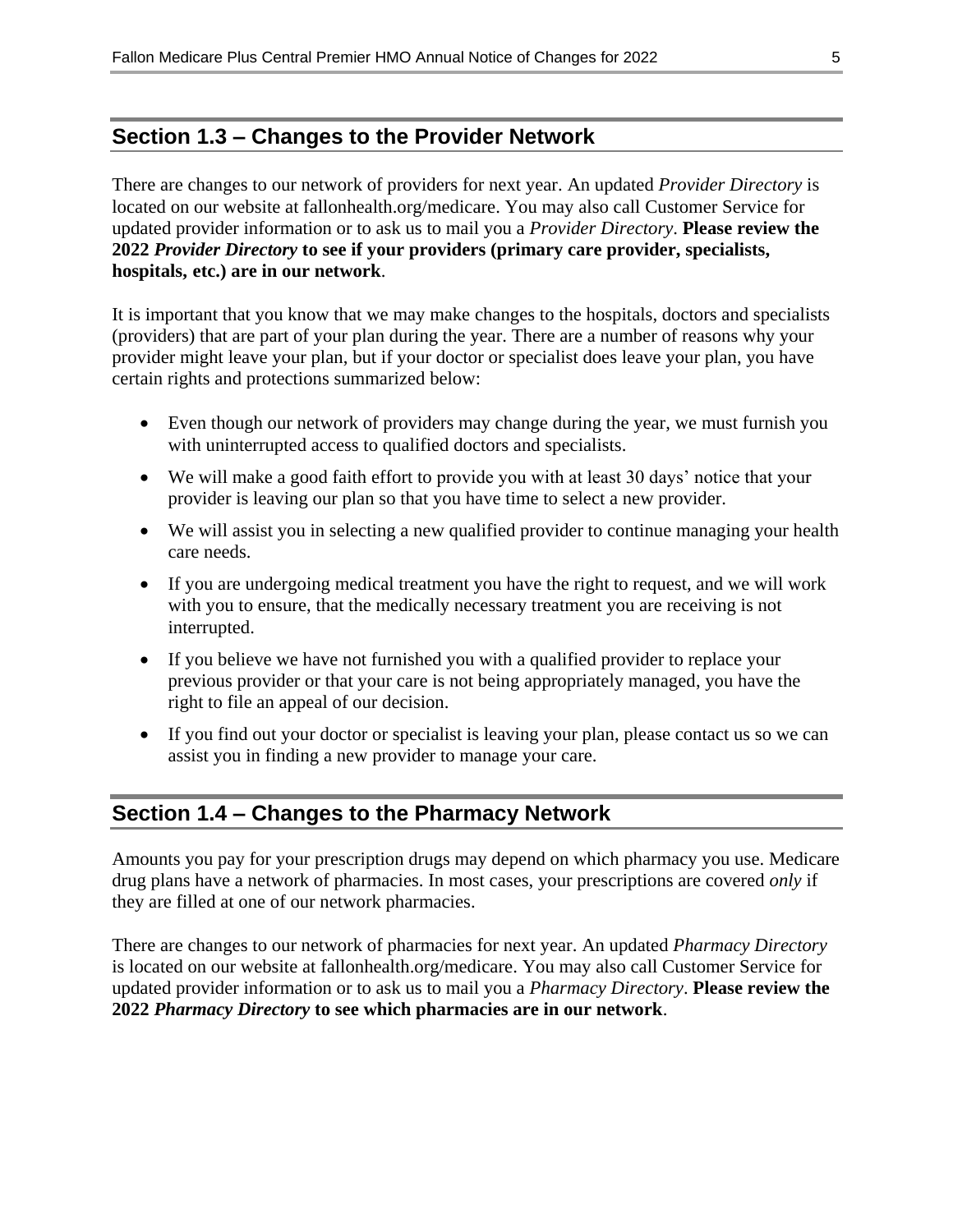### **Section 1.5 – Changes to Benefits and Costs for Medical Services**

We are changing our coverage for certain medical services next year. The information below describes these changes. For details about the coverage and costs for these services, see Chapter 4, *Medical Benefits Chart (what is covered and what you pay)*, in your *2022 Evidence of Coverage.*

#### **Opioid treatment program services**

Members of our plan with opioid use disorder (OUD) can receive coverage of services to treat OUD through an Opioid Treatment Program (OTP) which includes the following services:

- U.S. Food and Drug Administration (FDA)-approved opioid agonist and antagonist medication-assisted treatment (MAT) medications.
- Dispensing and administration of MAT medications (if applicable)
- Substance use counseling
- Individual and group therapy
- Toxicology testing
- Intake activities
- Periodic assessments

| Cost                                            | $2021$ (this year)                                                          | $2022$ (next year)                                                                                          |
|-------------------------------------------------|-----------------------------------------------------------------------------|-------------------------------------------------------------------------------------------------------------|
| <b>Acupuncture for chronic low</b><br>back pain | Prior authorization is<br>required for visits 13<br>through 20.             | Prior authorization is not<br>required.                                                                     |
| <b>Benefit Bank</b>                             | Online fitness program<br>services and WW online<br>membership not covered. | Benefit Bank covered<br>services include online<br>fitness program services<br>and WW online<br>membership. |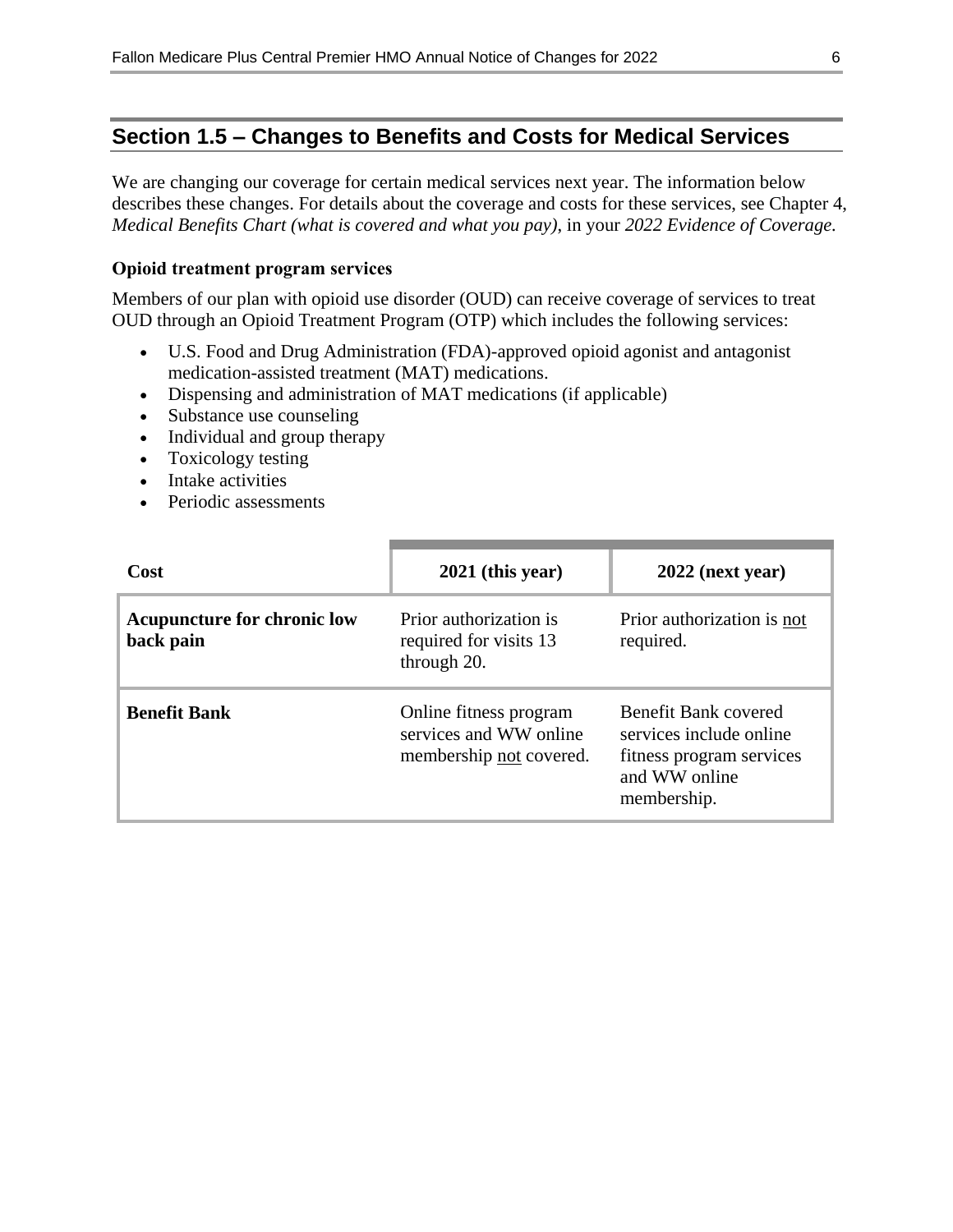| Cost                                         | $2021$ (this year)                                                                                                                         | $2022$ (next year)                                                                                                                                                                                                                                    |
|----------------------------------------------|--------------------------------------------------------------------------------------------------------------------------------------------|-------------------------------------------------------------------------------------------------------------------------------------------------------------------------------------------------------------------------------------------------------|
| Meals program - post admission               | Home-delivered meals<br>after discharge from an<br>inpatient stay at a hospital<br>or skilled nursing facility<br>not covered.             | There is no coinsurance,<br>copayment, or deductible<br>for the post-admission<br>meals program.                                                                                                                                                      |
|                                              |                                                                                                                                            | After discharge from an<br>inpatient stay at a hospital<br>or skilled nursing facility,<br>you may be eligible to<br>have up to 14 fully-<br>prepared, nutritious home-<br>delivered meals (2 meals<br>per day for 7 days)<br>delivered to your home. |
| <b>Medicare Part B prescription</b><br>drugs | Step therapy is not<br>required for:<br>Udenyca<br>Riabni<br>Zilretta<br>Abraxane                                                          | Step therapy is required<br>for:<br>Udenyca<br>$\bullet$<br>Riabni<br>Zilretta<br>Abraxane                                                                                                                                                            |
|                                              | For prescription drugs<br>that are covered under<br><b>Original Medicare you</b><br>pay:                                                   | For prescription drugs<br>that are covered under<br><b>Original Medicare you</b><br>pay:                                                                                                                                                              |
|                                              | Retail Cost-Sharing                                                                                                                        | <b>Retail Cost-Sharing</b>                                                                                                                                                                                                                            |
|                                              | Tier 1<br>\$10 copay for up to a 30-<br>day supply<br>\$20 copay for up to a 60-<br>day supply<br>\$30 copay for up to a 90-<br>day supply | Generic drugs:<br>\$10 copay for up to a 30-<br>day supply<br>\$20 copay for up to a 60-<br>day supply<br>\$30 copay for up to a 90-<br>day supply                                                                                                    |
|                                              | Tier 2<br>\$10 copay for up to a 30-<br>day supply<br>\$20 copay for up to a 60-<br>day supply<br>\$30 copay for up to a 90-<br>day supply | Brand-name drugs:<br>\$65 copay for up to a 30-<br>day supply<br>\$130 copay for up to a 60-<br>day supply<br>\$195 copay for up to a 90-<br>day supply                                                                                               |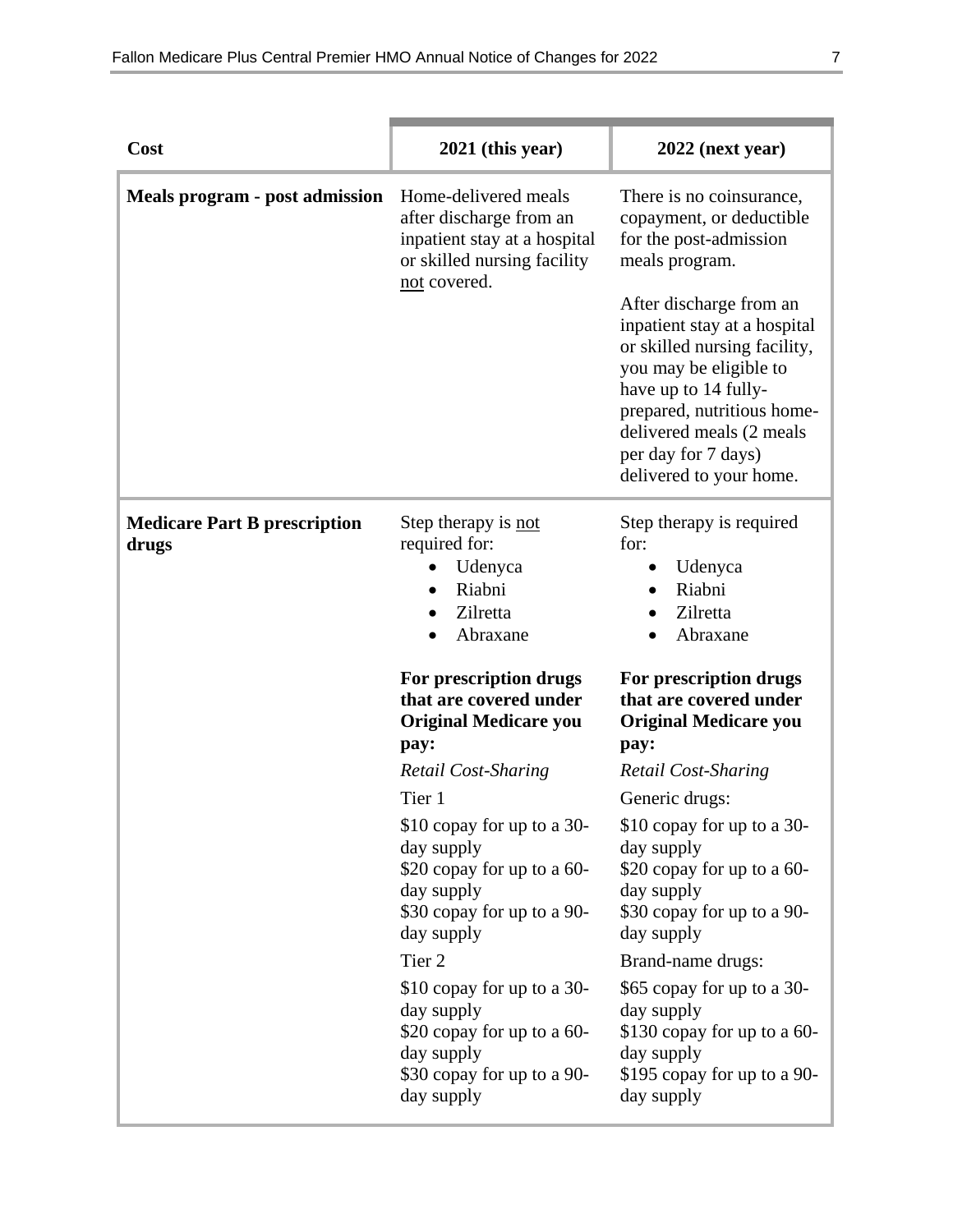| Cost | $2021$ (this year)                                                                                                                                    | 2022 (next year)                                                                                                                 |
|------|-------------------------------------------------------------------------------------------------------------------------------------------------------|----------------------------------------------------------------------------------------------------------------------------------|
|      | Tier 3                                                                                                                                                | Mail-Order Cost-Sharing                                                                                                          |
|      | \$30 copay for up to a 30-                                                                                                                            | Generic drugs:                                                                                                                   |
|      | day supply<br>\$60 copay for up to a 60-<br>day supply<br>\$90 copay for up to a 90-<br>day supply<br>Tier <sub>4</sub>                               | \$10 copay for up to a 30-<br>day supply<br>\$20 copay for up to a 60-<br>day supply<br>\$20 copay for up to a 90-<br>day supply |
|      | \$65 copay for up to a 30-                                                                                                                            | Brand-name drugs:                                                                                                                |
|      | day supply<br>\$130 copay for up to a 60-<br>day supply<br>\$195 copay for up to a 90-<br>day supply                                                  | \$65 copay for up to a 30-<br>day supply<br>\$130 copay for up to a 60-<br>day supply<br>$$162.50$ copay for up to a             |
|      | Tier 5                                                                                                                                                | 90-day supply                                                                                                                    |
|      | \$65 copay for up to a 30-<br>day supply<br>\$130 copay for up to a 60-<br>day supply<br>\$195 copay for up to a 90-<br>day supply                    |                                                                                                                                  |
|      | Tier <sub>6</sub>                                                                                                                                     |                                                                                                                                  |
|      | \$0 copay for up to a 30-<br>day supply (30-day supply<br>only)                                                                                       |                                                                                                                                  |
|      | Mail-Order Cost-Sharing                                                                                                                               |                                                                                                                                  |
|      | Tier 1                                                                                                                                                |                                                                                                                                  |
|      | \$10 copay for up to a 30-<br>day supply<br>\$20 copay for up to a 60-<br>day supply<br>\$20 copay for up to a 90-<br>day supply<br>Tier <sub>2</sub> |                                                                                                                                  |
|      | \$10 copay for up to a 30-<br>day supply<br>\$20 copay for up to a 60-<br>day supply<br>\$20 copay for up to a 90-<br>day supply                      |                                                                                                                                  |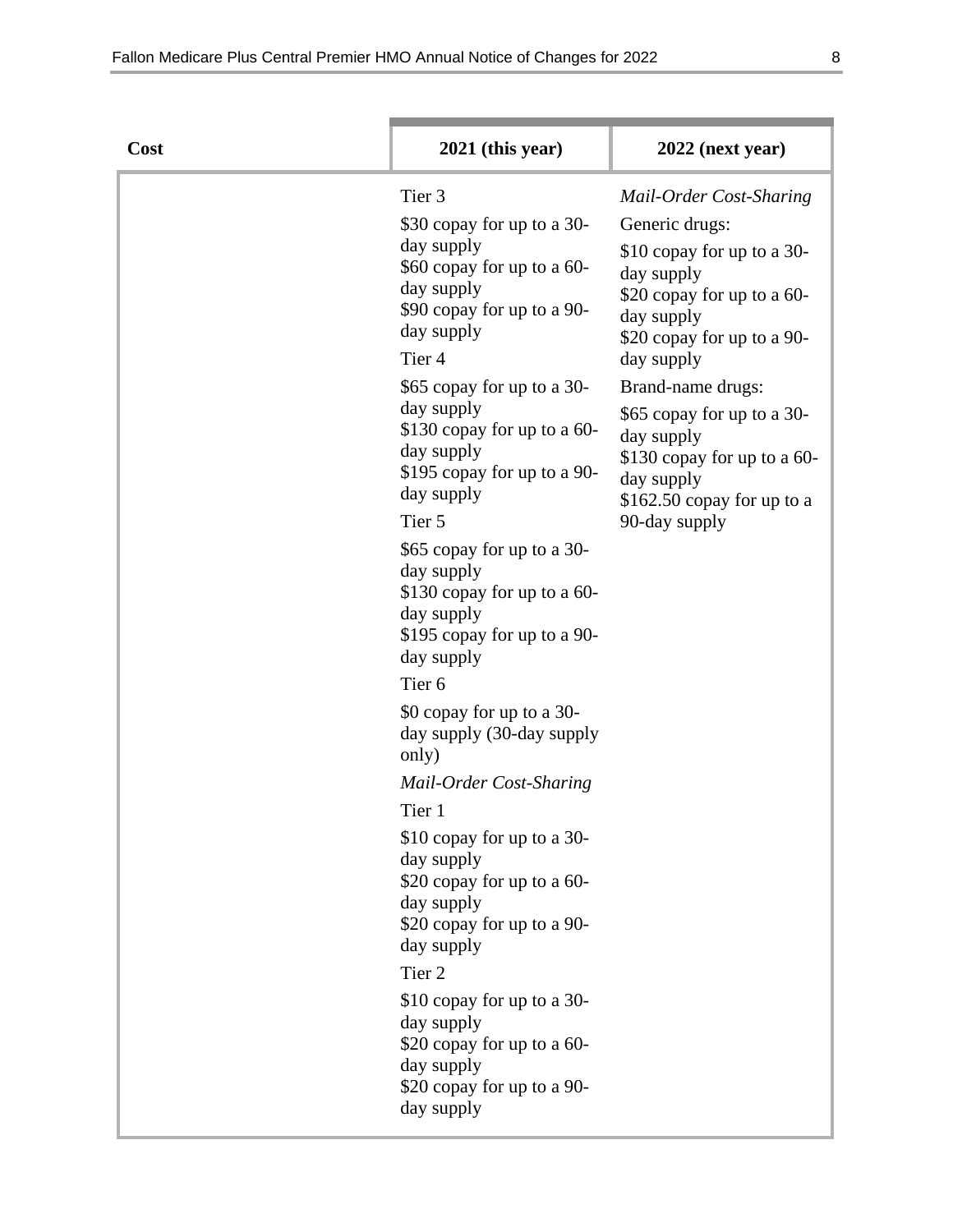| Cost                                                                        | $2021$ (this year)                                                                                                                                                                                                              | $2022$ (next year)                                                                                                                                                                                               |
|-----------------------------------------------------------------------------|---------------------------------------------------------------------------------------------------------------------------------------------------------------------------------------------------------------------------------|------------------------------------------------------------------------------------------------------------------------------------------------------------------------------------------------------------------|
|                                                                             | Tier <sub>3</sub><br>\$30 copay for up to a 30-<br>day supply<br>\$60 copay for up to a 60-<br>day supply<br>\$60 copay for up to a 90-<br>day supply                                                                           |                                                                                                                                                                                                                  |
|                                                                             | Tier <sub>4</sub><br>\$65 copay for up to a 30-<br>day supply<br>\$130 copay for up to a 60-<br>day supply<br>$$162.50$ copay for up to a<br>90-day supply                                                                      |                                                                                                                                                                                                                  |
|                                                                             | Tier 5<br>\$65 copay for up to a 30-<br>day supply<br>\$130 copay for up to a 60-<br>day supply<br>$$162.50$ copay for up to a<br>90-day supply                                                                                 |                                                                                                                                                                                                                  |
|                                                                             | Tier <sub>6</sub><br>\$0 copay for up to a 30-<br>day supply (30-day supply<br>only)                                                                                                                                            |                                                                                                                                                                                                                  |
| <b>Physician/Practitioner services,</b><br>including doctor's office visits | You pay a \$0 copayment<br>for telehealth services<br>from the following:<br>Primary care<br>$\bullet$<br>provider, including<br>Teladoc<br>Outpatient mental<br>health providers<br>Outpatient<br>substance abuse<br>providers | You pay a \$0 copayment<br>for telehealth services<br>from the following:<br>Primary care<br>provider<br>Approved<br>telehealth vendor<br>Outpatient mental<br>health providers<br>Outpatient<br>substance abuse |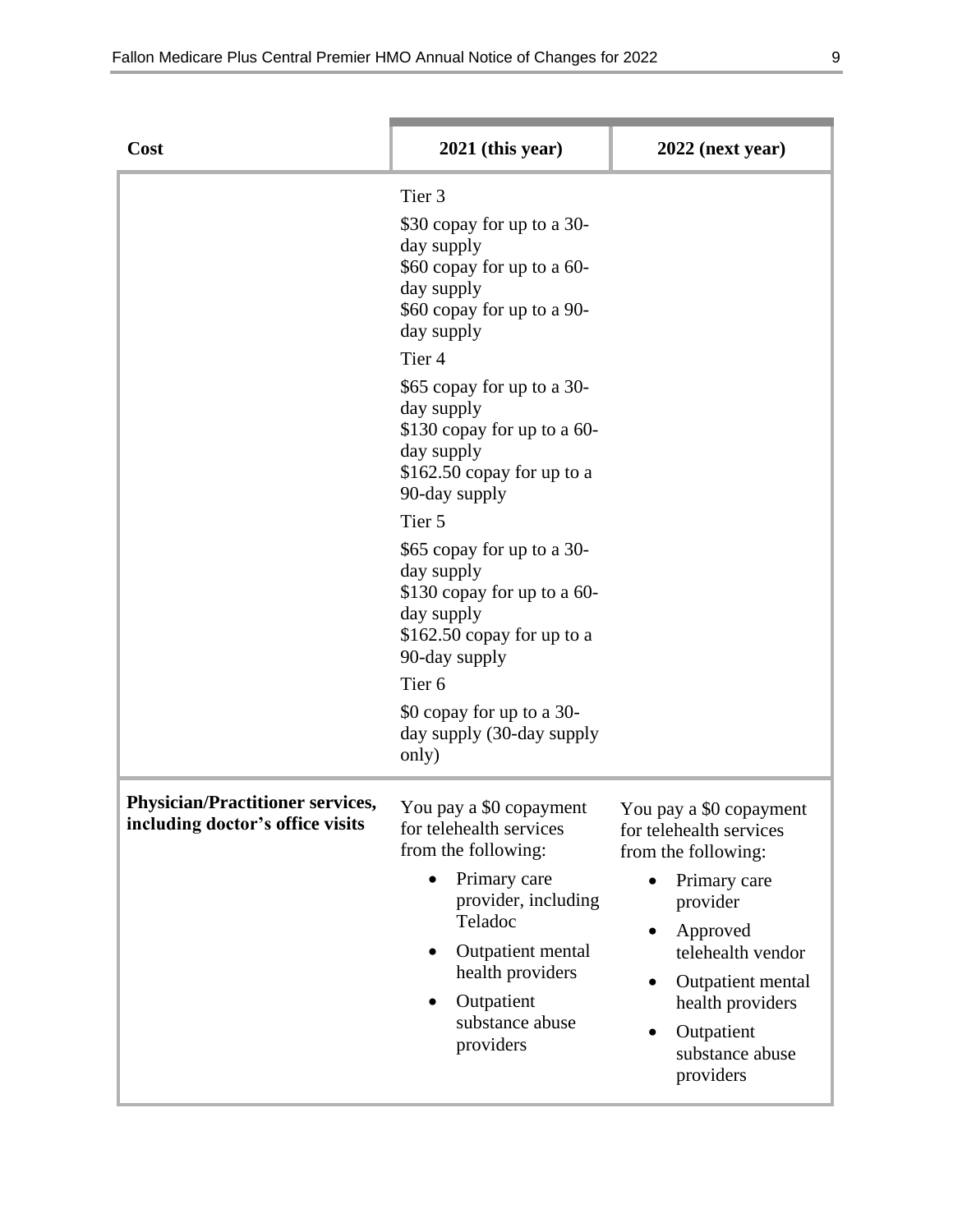| Cost                                                                             | $2021$ (this year)                                     | $2022$ (next year)                                                           |
|----------------------------------------------------------------------------------|--------------------------------------------------------|------------------------------------------------------------------------------|
| <b>Remote access technology</b><br>services<br>(Web/phone-based<br>technologies) | Web/phone-based<br>technology services not<br>covered. | There is no copayment for<br>covered web/phone-based<br>technology services. |

### **Section 1.6 – Changes to Part D Prescription Drug Coverage**

#### **Changes to Our Drug List**

Our list of covered drugs is called a Formulary or "Drug List." A copy of our Drug List is provided electronically.

We made changes to our Drug List, including changes to the drugs we cover and changes to the restrictions that apply to our coverage for certain drugs. **Review the Drug List to make sure your drugs will be covered next year and to see if there will be any restrictions.**

If you are affected by a change in drug coverage, you can:

- **Work with your doctor (or other prescriber) and ask the plan to make an exception** to cover the drug.
	- o To learn what you must do to ask for an exception, see Chapter 9 of your *E*v*idence of Coverage* (*What to do if you have a problem or complaint (coverage decisions, appeals, complaints))* or call Customer Service.
- **Work with your doctor (or other prescriber) to find a different drug** that we cover. You can call Customer Service to ask for a list of covered drugs that treat the same medical condition.

In some situations, we are required to cover a temporary supply of a non-formulary drug in the first 108 days of the plan year or the first 108 days of membership to avoid a gap in therapy. (To learn more about when you can get a temporary supply and how to ask for one, see Chapter 5, Section 5.2 of the *Evidence of Coverage.*) During the time when you are getting a temporary supply of a drug, you should talk with your doctor to decide what to do when your temporary supply runs out. You can either switch to a different drug covered by the plan or ask the plan to make an exception for you and cover your current drug.

Formulary exceptions are covered for 1 to 3 years from the date of approval. Current formulary exceptions will be covered next year, as long as the approval duration has not expired.

Most of the changes in the Drug List are new for the beginning of each year. However, during the year, we might make other changes that are allowed by Medicare rules.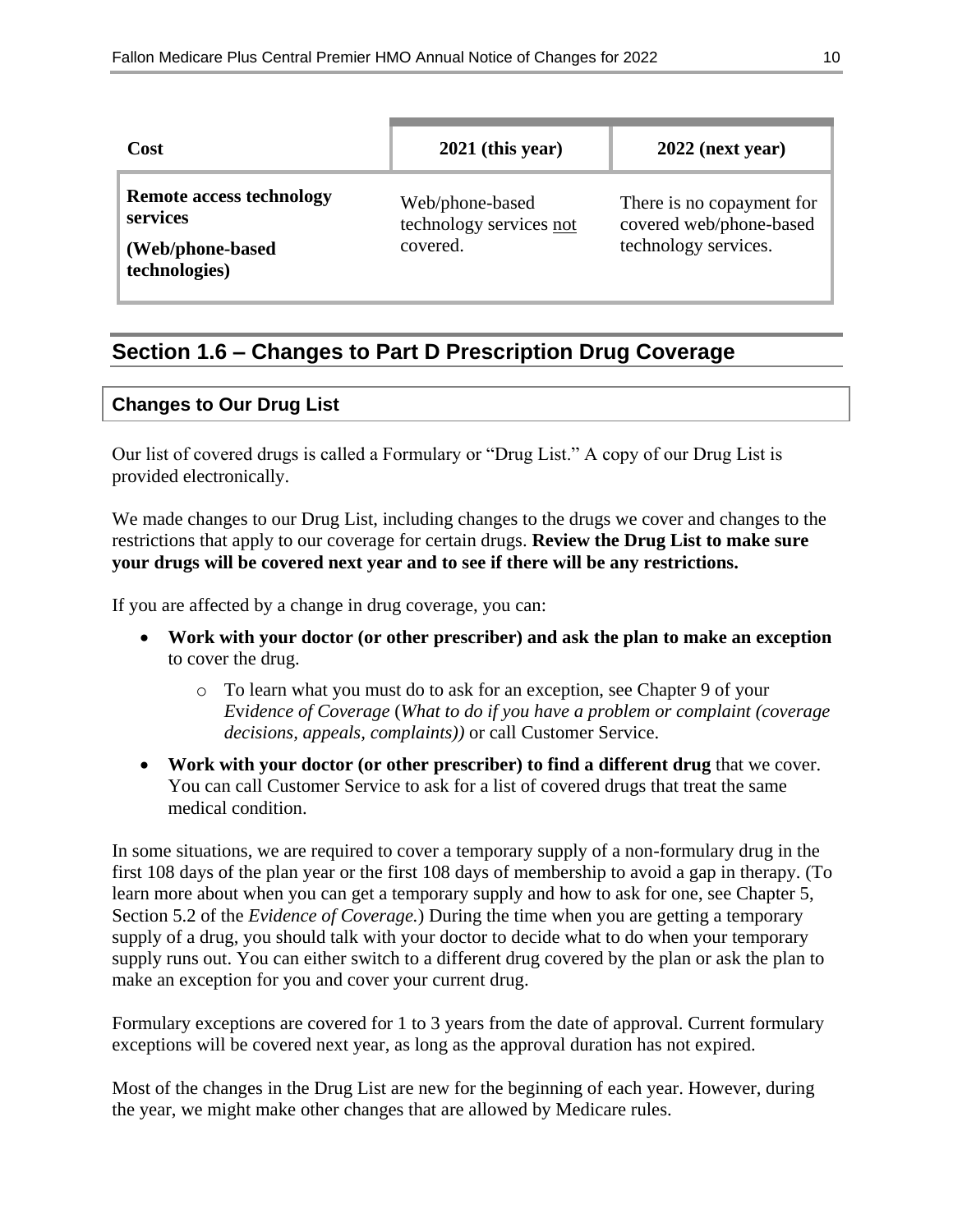When we make these changes to the Drug List during the year, you can still work with your doctor (or other prescriber) and ask us to make an exception to cover the drug. We will also continue to update our online Drug List as scheduled and provide other required information to reflect drug changes. (To learn more about changes we may make to the Drug List, see Chapter 5, Section 6 of the *Evidence of Coverage*.)

#### **Changes to Prescription Drug Costs**

*Note:* If you are in a program that helps pay for your drugs ("Extra Help"), **the information about costs for Part D prescription drugs does not apply to you.** We sent you a separate insert, called the "Evidence of Coverage Rider for People Who Get Extra Help Paying for Prescription Drugs" (also called the "Low Income Subsidy Rider" or the "LIS Rider"), which tells you about your drug costs. Because you receive "Extra Help" if you haven't received this insert by September 30, 2021, please call Customer Service and ask for the "LIS Rider."

There are four "drug payment stages." How much you pay for a Part D drug depends on which drug payment stage you are in. (You can look in Chapter 6, Section 2 of your *Evidence of Coverage* for more information about the stages.)

The information below shows the changes for next year to the first two stages – the Yearly Deductible Stage and the Initial Coverage Stage. (Most members do not reach the other two stages – the Coverage Gap Stage or the Catastrophic Coverage Stage. To get information about your costs in these stages, look at Chapter 6, Sections 6 and 7, in the *Evidence of Coverage*, which is located on our website at fallonhealth.org/medicare. You may also call Customer Service to ask us to mail you an *Evidence of Coverage*.)

#### **Changes to the Deductible Stage**

| <b>Stage</b>                                      | $2021$ (this year)                                                                | $2022$ (next year)                                                                |
|---------------------------------------------------|-----------------------------------------------------------------------------------|-----------------------------------------------------------------------------------|
| <b>Stage 1: Yearly Deductible</b><br><b>Stage</b> | Because we have no<br>deductible, this payment<br>stage does not apply to<br>you. | Because we have no<br>deductible, this payment<br>stage does not apply to<br>you. |

#### **Changes to Your Cost Sharing in the Initial Coverage Stage**

To learn how copayments and coinsurance work, look at Chapter 6, Section 1.2, *Types of out-ofpocket costs you may pay for covered drugs* in your *Evidence of Coverage*.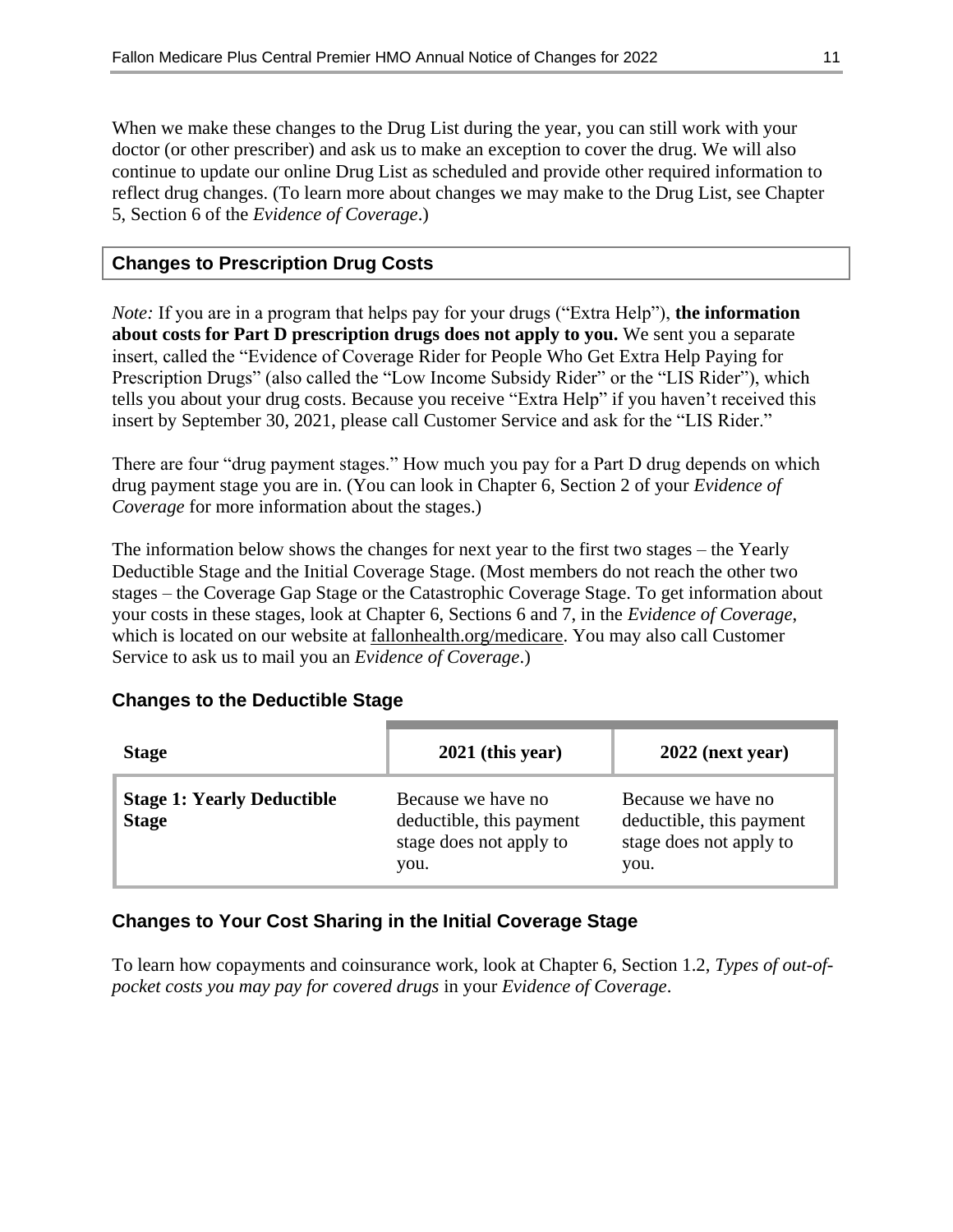| <b>Stage</b>                                                                                                                  | $2021$ (this year)                                                                                                    | $2022$ (next year)                                                                                             |
|-------------------------------------------------------------------------------------------------------------------------------|-----------------------------------------------------------------------------------------------------------------------|----------------------------------------------------------------------------------------------------------------|
| <b>Stage 2: Initial Coverage Stage</b><br>During this stage, the plan pays<br>its share of the cost of your drugs             | Your cost for a one-month<br>supply filled at a network<br>pharmacy:                                                  | Your cost for a one-month<br>supply filled at a network<br>pharmacy:                                           |
| and you pay your share of the<br>cost.<br>The costs in this row are for a                                                     | Tier 1:<br>You pay \$10 per<br>prescription.                                                                          | Tier 1:<br>You pay \$10 per<br>prescription.                                                                   |
| one-month (30-day) supply when<br>you fill your prescription at a<br>network pharmacy that provides<br>standard cost sharing. | Tier 2:<br>You pay \$10 per<br>prescription.                                                                          | Tier 2:<br>You pay \$10 per<br>prescription.                                                                   |
| For information about the costs<br>for a long-term supply or for<br>mail-order prescriptions, look in                         | Tier 3:<br>You pay \$30 per<br>prescription.                                                                          | Tier 3:<br>You pay \$30 per<br>prescription.                                                                   |
| Chapter 6, Section 5 of your<br>Evidence of Coverage.<br>We changed the tier for some of                                      | Tier 4:<br>You pay \$65 per<br>prescription.                                                                          | Tier 4:<br>You pay \$65 per<br>prescription.                                                                   |
| the drugs on our Drug List. To<br>see if your drugs will be in a<br>different tier, look them up on the<br>Drug List.         | Tier 5:<br>You pay \$65 per<br>prescription.                                                                          | Tier 5:<br>You pay \$65 per<br>prescription.                                                                   |
|                                                                                                                               | Tier 6:<br>You pay \$0 per<br>prescription.                                                                           | Tier 6:<br>You pay \$0 per<br>prescription.                                                                    |
|                                                                                                                               | Once your total drug costs<br>have reached \$6,550, you<br>will move to the<br><b>Catastrophic Coverage</b><br>Stage. | Once your total drug costs<br>have reached \$7,050, you<br>will move to the<br>Catastrophic Coverage<br>Stage. |

### **Changes to the Coverage Gap and Catastrophic Coverage Stages**

The other two drug coverage stages – the Coverage Gap Stage and the Catastrophic Coverage Stage – are for people with high drug costs. Because your coverage is provided through a contract with your current employer or former employer or union, you would continue to pay your Initial Coverage Stage copayments throughout the Coverage Gap until you reach the Catastrophic Coverage Stage. **Most members do not reach the Catastrophic Coverage Stage**. For information about your costs in these stages, look at Chapter 6, Sections 6 and 7, in your *Evidence of Coverage*.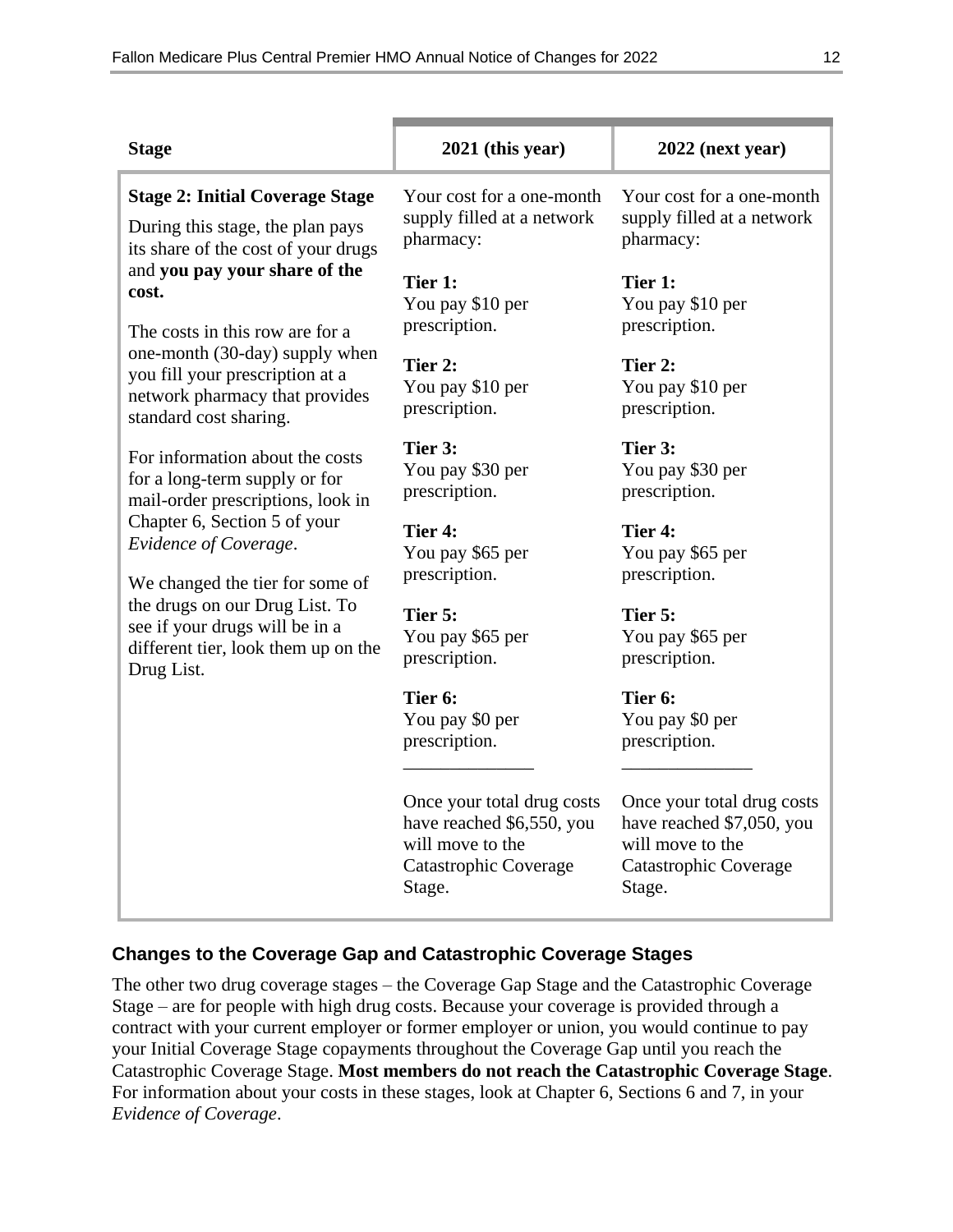### **SECTION 2 Administrative Changes**

| <b>Description</b>                                                                                                        | 2021 (this year)                 | $2022$ (next year)         |
|---------------------------------------------------------------------------------------------------------------------------|----------------------------------|----------------------------|
| Chapter 2, Section 1<br><b>Coverage Decisions for Part D</b><br><b>Prescription Drugs -</b><br><b>Contact Information</b> | CALL: 1-866-239-4707             | CALL: 1-844-657-0494       |
|                                                                                                                           | FAX: 1-855-633-7673              | FAX: 1-844-403-1028        |
|                                                                                                                           | <b>WRITE:</b>                    | <b>WRITE:</b>              |
|                                                                                                                           | <b>CVS</b> Caremark              | OptumRx                    |
|                                                                                                                           | <b>MC109</b>                     | <b>Prior Authorization</b> |
|                                                                                                                           | P.O. Box 52000                   | Department                 |
|                                                                                                                           | Phoenix, AZ 85072-2000           | P.O. Box 25183             |
|                                                                                                                           |                                  | Santa Ana, CA 92799        |
| Chapter 2, Section 1                                                                                                      | <b>WRITE:</b>                    | <b>WRITE:</b>              |
| <b>Payment Requests for Pharmacy</b>                                                                                      | Med D Paper Claims               | OptumRx                    |
| Claims (what you get at the                                                                                               | P.O. Box 52066                   | <b>Claims Department</b>   |
| pharmacy) – Contact Information                                                                                           | Phoenix, AZ 85072-2066           | P.O. Box 650287            |
|                                                                                                                           |                                  | Dallas, TX 75265-0287      |
|                                                                                                                           | <b>WEBSITE:</b>                  |                            |
|                                                                                                                           | caremark.com                     | <b>WEBSITE:</b>            |
|                                                                                                                           |                                  | optumrx.com                |
|                                                                                                                           |                                  |                            |
| Chapter 6, Section 2.1                                                                                                    | <b>Pharmacy claims</b>           | <b>Pharmacy claims</b>     |
| How and where to send us your                                                                                             | (services you get at the         | (services you get at the   |
| request for payment                                                                                                       | pharmacy):<br>Med D Paper Claims | pharmacy):<br>OptumRx      |
|                                                                                                                           | P.O. Box 52066                   | <b>Claims Department</b>   |
|                                                                                                                           | Phoenix, AZ 85072-2066           | P.O. Box 650287            |
|                                                                                                                           |                                  | Dallas, TX 75265-0287      |
|                                                                                                                           |                                  |                            |

### **SECTION 3 Deciding Which Plan to Choose**

### **Section 3.1 – If you want to stay in Fallon Medicare Plus Central Premier HMO or if you want to change plans**

**To stay in our plan you don't need to do anything,** unless notified by your group benefits administrator to do otherwise. Your group benefits administrator determines when you can sign up or change your group plan coverage. Before you make a change, speak to your group benefits administrator. This is important because you may lose benefits you currently receive under your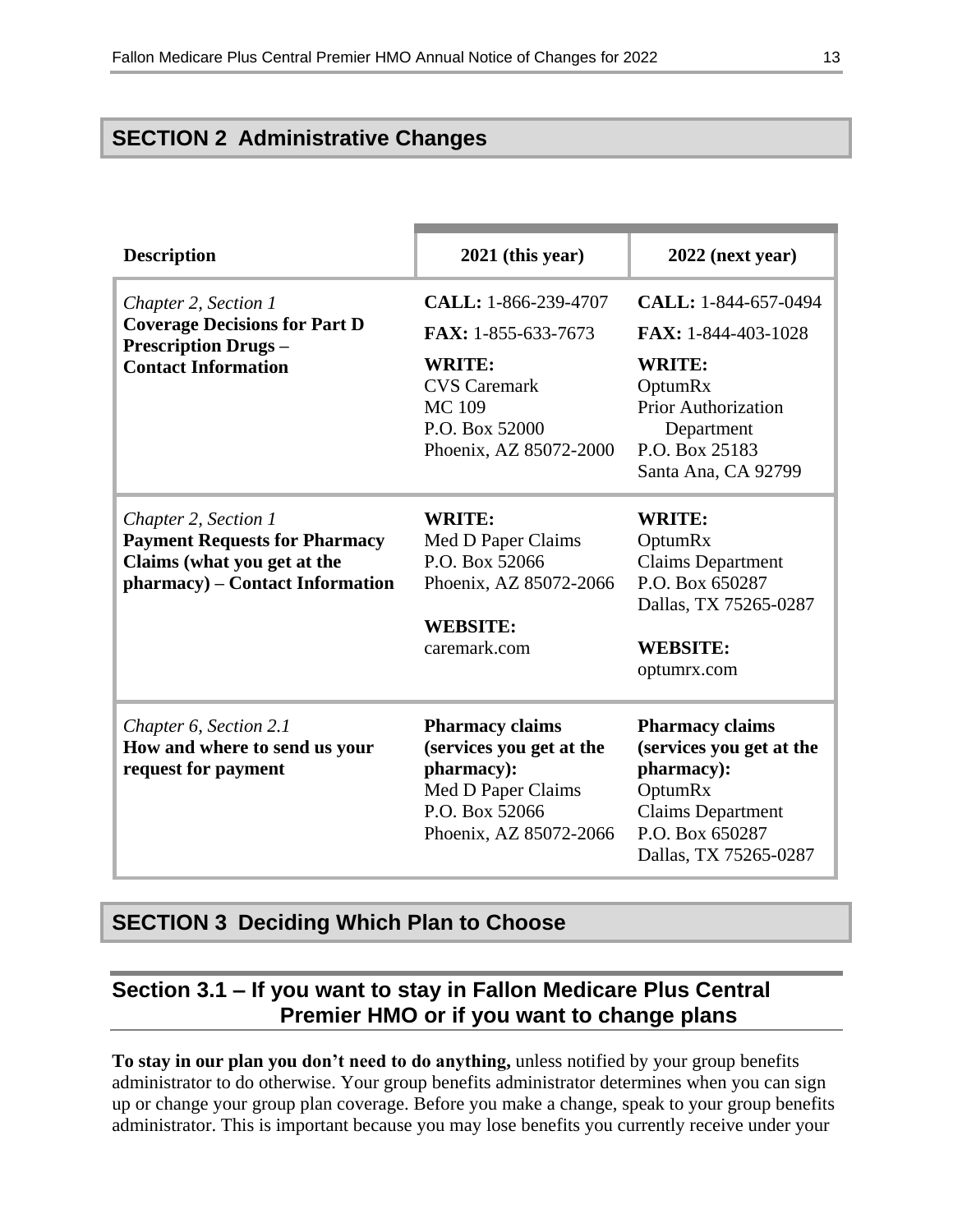employer or retiree group coverage if you switch plans. If you do not sign up for a different plan or change to Original Medicare by December 7, you will automatically be enrolled in our Fallon Medicare Plus Central Premier HMO*.*

### **SECTION 4 Deadline for Changing Plans**

If you want to change to a different plan or to Original Medicare for next year, you can do it from **October 15 until December 7.** The change will take effect on January 1, 2022.

#### **Are there other times of the year to make a change?**

In certain situations, changes are also allowed at other times of the year. For example, people with Medicaid, those who get "Extra Help" paying for their drugs, those who have or are leaving employer coverage, and those who move out of the service area may be allowed to make a change at other times of the year. For more information, see Chapter 10, Section 2.3 of the *Evidence of Coverage.*

If you enrolled in a Medicare Advantage plan for January 1, 2022, and don't like your plan choice, you can switch to another Medicare health plan (either with or without Medicare prescription drug coverage) or switch to Original Medicare (either with or without Medicare prescription drug coverage) between January 1 and March 31, 2022. For more information, see Chapter 10, Section 2.2 of the *Evidence of Coverage*.

### **SECTION 5 Programs That Offer Free Counseling about Medicare**

The State Health Insurance Assistance Program (SHIP) is a government program with trained counselors in every state. In Massachusetts, the SHIP is called the Serving the Health Insurance Needs of Everyone (SHINE) Program.

SHINE is independent (not connected with any insurance company or health plan). It is a state program that gets money from the Federal government to give **free** local health insurance counseling to people with Medicare. SHINE counselors can help you with your Medicare questions or problems. They can help you understand your Medicare plan choices and answer questions about switching plans. You can call SHINE at 1-800-243-4636. You can learn more about SHINE by visiting their website [\(www.mass.gov/health-insurance-counseling\)](file://///emcprd01/GROUP/Medicare%20Programs/ANOCs/2021/Templates/Fallon%20Medicare%20Plus/www.mass.gov/health-insurance-counseling).

### **SECTION 6 Programs That Help Pay for Prescription Drugs**

You may qualify for help paying for prescription drugs. Below we list different kinds of help:

 **"Extra Help" from Medicare.** People with limited incomes may qualify for "Extra Help" to pay for their prescription drug costs. If you qualify, Medicare could pay up to 75% or more of your drug costs including monthly prescription drug premiums, annual deductibles, and coinsurance. Additionally, those who qualify will not have a coverage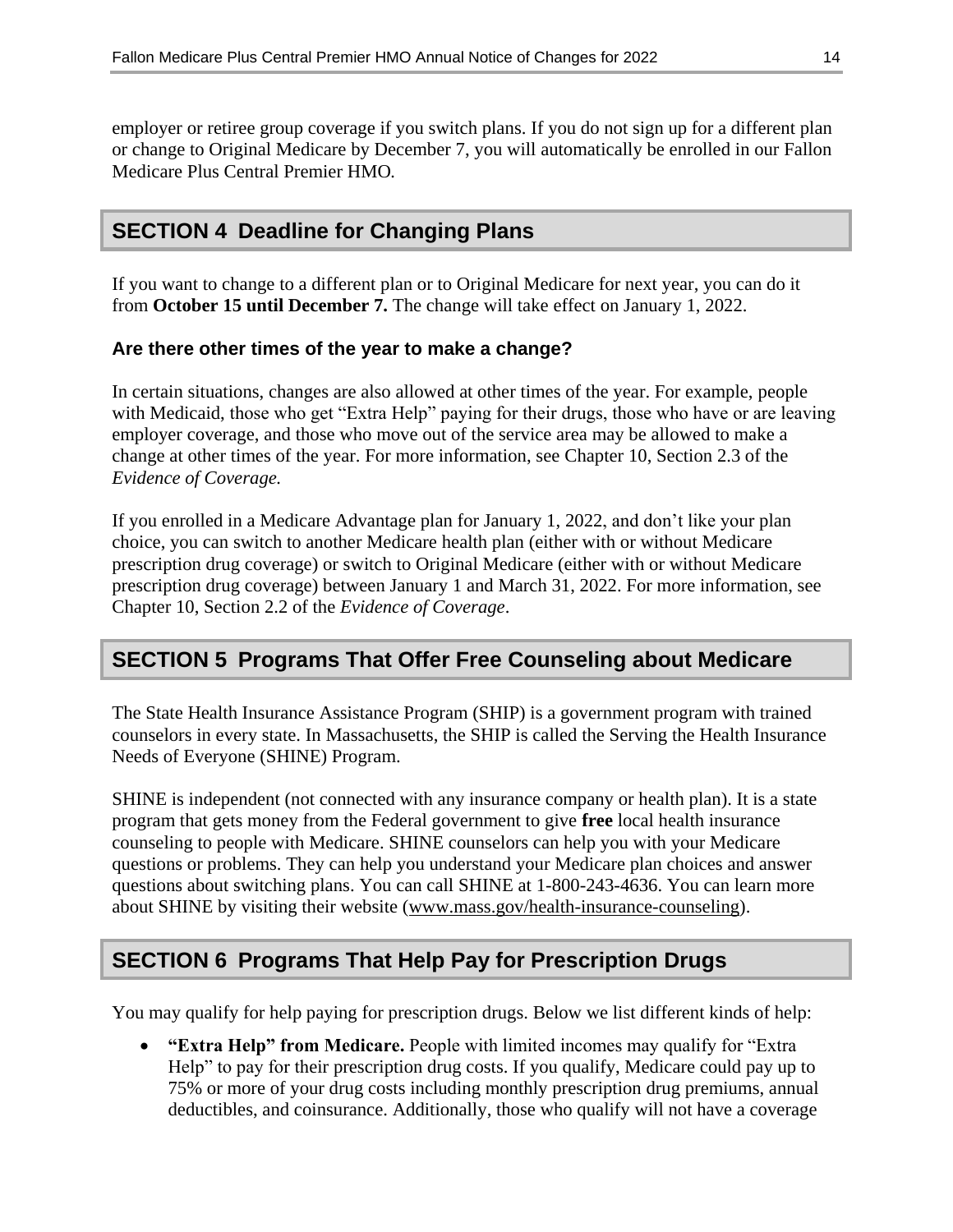gap or late enrollment penalty. Many people are eligible and don't even know it. To see if you qualify, call:

- o 1-800-MEDICARE (1-800-633-4227). TTY users should call 1-877-486-2048, 24 hours a day/7 days a week;
- o The Social Security Office at 1-800-772-1213 between 7 am and 7 pm, Monday through Friday. TTY users should call, 1-800-325-0778 (applications); or
- o Your State Medicaid Office (applications).
- **Help from your state's pharmaceutical assistance program.** Massachusetts has a program called Prescription Advantage that helps people pay for prescription drugs based on their financial need, age, or medical condition*.* To learn more about the program, check with your State Health Insurance Assistance Program (the name and phone numbers for this organization are in Section 5 of this booklet).
- **Prescription Cost-sharing Assistance for Persons with HIV/AIDS.** The AIDS Drug Assistance Program (ADAP) helps ensure that ADAP-eligible individuals living with HIV/AIDS have access to life-saving HIV medications. Individuals must meet certain criteria, including proof of State residence and HIV status, low income as defined by the State, and uninsured/under-insured status. Medicare Part D prescription drugs that are also covered by ADAP qualify for prescription cost-sharing assistance through the HIV Drug Assistance Program (HDAP), Community Research Initiative of New England/HDAP, The Schrafft's City Center, 529 Main St., Suite 301, Boston, MA 02129*.* For information on eligibility criteria, covered drugs, or how to enroll in the program, please call 1-800-228-2714*.*

### **SECTION 7 Questions?**

### **Section 7.1 – Getting Help from Fallon Medicare Plus Central Premier HMO**

Questions? We're here to help. Please call Customer Service at 1-800-325-5669 (TTY only, call TRS 711.) We are available for phone calls  $8$  a.m.  $-8$  p.m., Monday-Friday. (Oct. 1–March 31, seven days a week.) Calls to these numbers are free.

#### **Read your 2022** *Evidence of Coverage* **(it has details about next year's benefits and costs)**

This *Annual Notice of Changes* gives you a summary of changes in your benefits and costs for 2022. For details, look in the 2022 *Evidence of Coverage* for Fallon Medicare Plus Central Premier HMO*.* The *Evidence of Coverage* is the legal, detailed description of your plan benefits. It explains your rights and the rules you need to follow to get covered services and prescription drugs. A copy of the *Evidence of Coverage* is located on our website at fallonhealth.org/medicare. You may also call Customer Service to ask us to mail you an *Evidence of Coverage*.